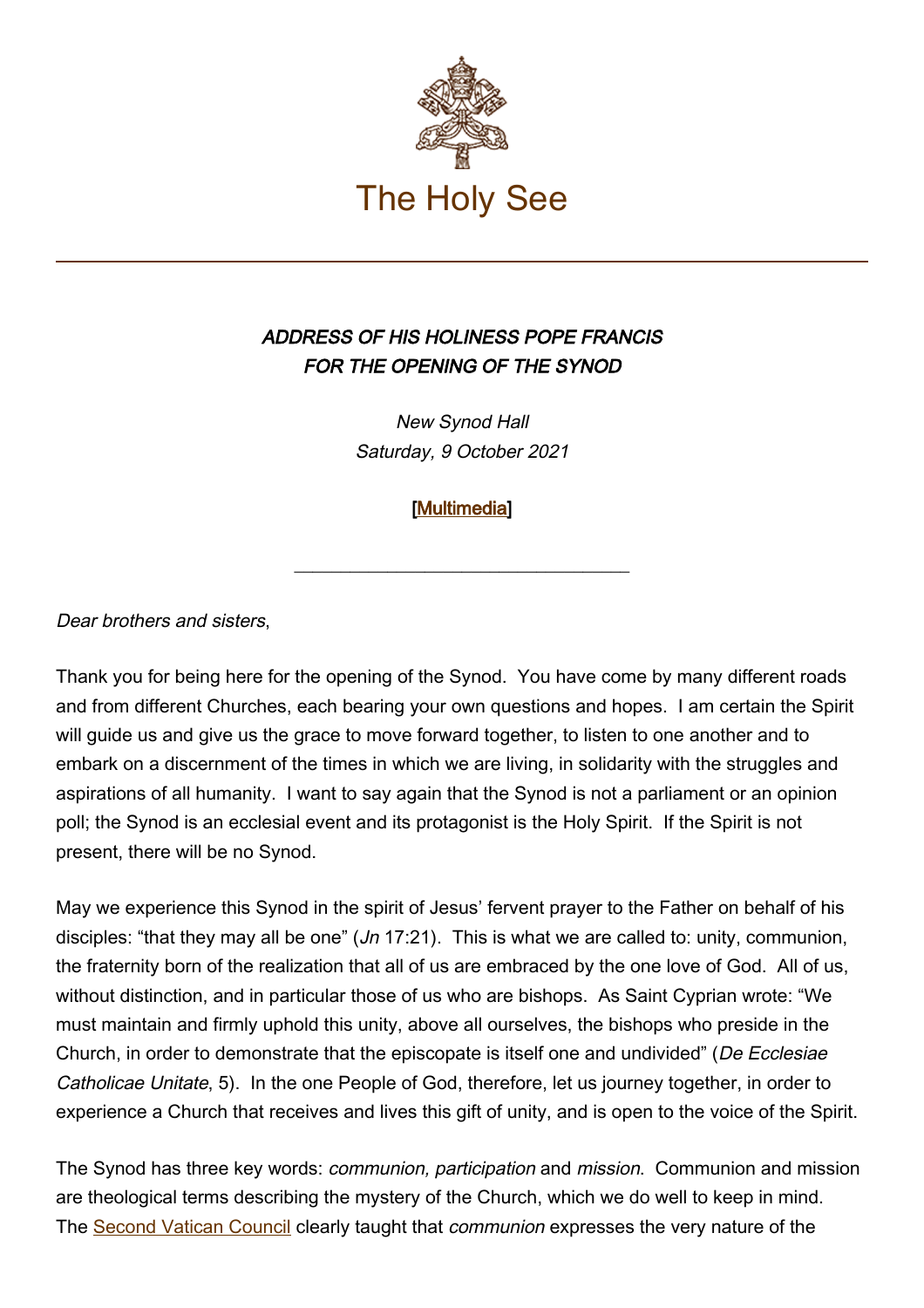Church, while pointing out that the Church has received "the mission of proclaiming and establishing among all peoples the kingdom of Christ and of God, and is, on earth, the seed and beginning of that kingdom" ([Lumen Gentium](https://www.vatican.va/archive/hist_councils/ii_vatican_council/documents/vat-ii_const_19641121_lumen-gentium_en.html), 5). With those two words, the Church contemplates and imitates the life of the Blessed Trinity, a mystery of communion *ad intra* and the source of mission ad extra. In the wake of the doctrinal, theological and pastoral reflections that were part of the reception of Vatican II, [Saint Paul VI](https://www.vatican.va/content/paul-vi/en.html) sought to distil in those two words – communion and mission – "the main lines enunciated by the Council". Commemorating the opening of the Council, he stated that its main lines were in fact "communion, that is, cohesion and interior fullness, in grace, truth and collaboration… and mission, that is, apostolic commitment to the world of today" (Angelus of 11 October 1970), which is not the same as proselytism.

In 1985, at the conclusion of the Synod marking the twentieth anniversary of the close of the Council, [Saint John Paul II](https://www.vatican.va/content/john-paul-ii/en.html) also reiterated that the Church's nature is *koinonia*, which gives rise to her mission of serving as a sign of the human family's intimate union with God. He went on to say: "It is most useful that the Church celebrate ordinary, and on occasion, also extraordinary synods". These, if they are to be fruitful, must be well prepared: "it is necessary that the local Churches work at their preparation with the participation of all" (Address at the Conclusion of the II Extraordinary Assembly of the Synod of Bishops, 7 December 1985). And this brings us to our third word: participation. The words "communion" and "mission" can risk remaining somewhat abstract, unless we cultivate an ecclesial praxis that expresses the concreteness of synodality at every step of our journey and activity, encouraging real involvement on the part of each and all. I would say that celebrating a Synod is always a good and important thing, but it proves truly beneficial if it becomes a living expression of "being Church", of a way of acting marked by true participation.

This is not a matter of form, but of faith. Participation is a requirement of the faith received in baptism. As the Apostle Paul says, "in the one Spirit we were all baptized into one body" (1 Cor 12:13). In the Church, everything starts with baptism. Baptism, the source of our life, gives rise to the equal dignity of the children of God, albeit in the diversity of ministries and charisms. Consequently, all the baptized are called to take part in the Church's life and mission. Without real participation by the People of God, talk about communion risks remaining a devout wish. In this regard, we have taken some steps forward, but a certain difficulty remains and we must acknowledge the frustration and impatience felt by many pastoral workers, members of diocesan and parish consultative bodies and women, who frequently remain on the fringes. Enabling everyone to participate is an essential ecclesial duty! All the baptized, for baptism is our identity card.

The Synod, while offering a great opportunity for a pastoral conversion in terms of mission and ecumenism, is not exempt from certain risks. I will mention three of these. The first is formalism. The Synod could be reduced to an extraordinary event, but only externally; that would be like admiring the magnificent facade of a church without ever actually stepping inside. The Synod, on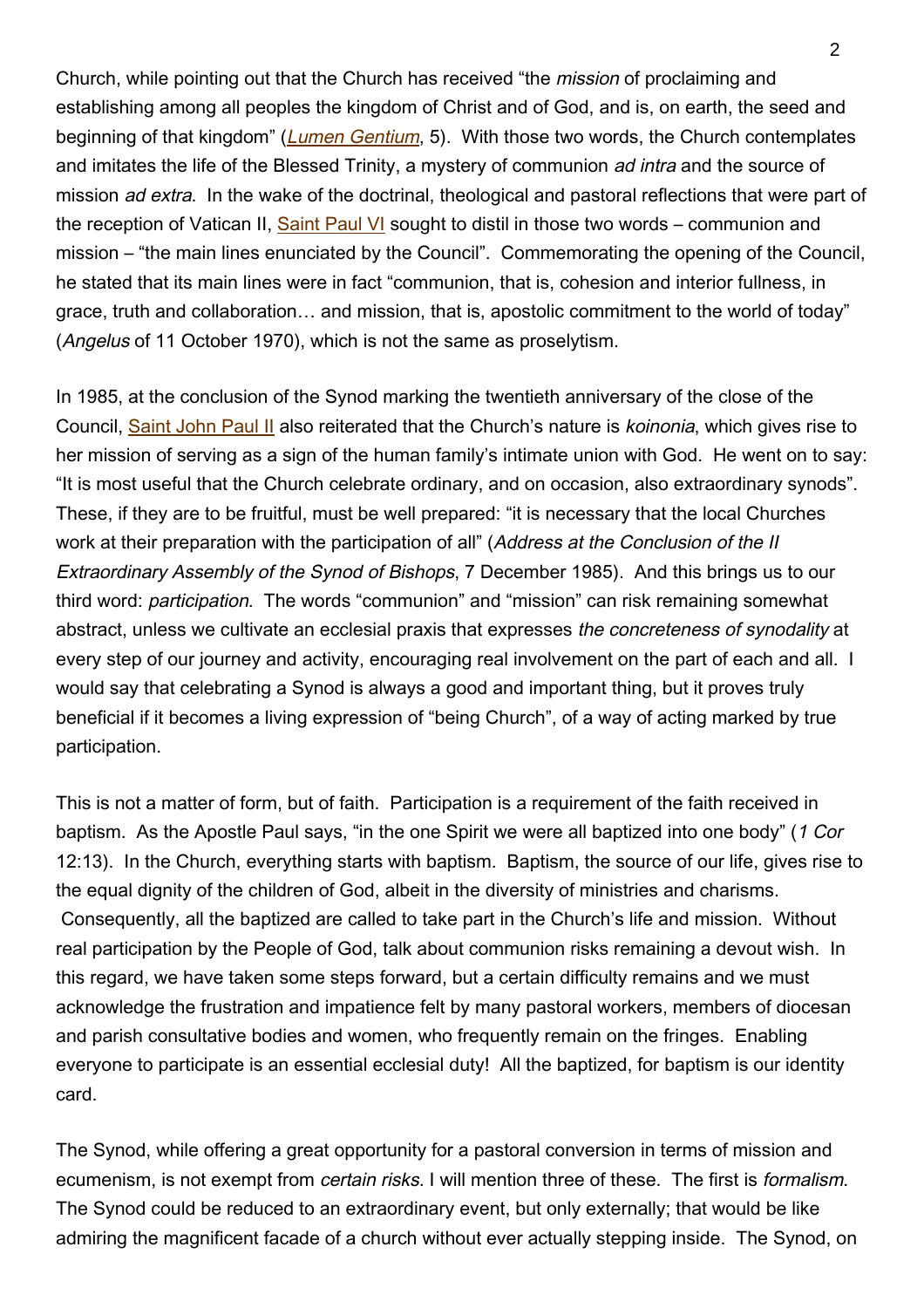the other hand, is a process of authentic spiritual discernment that we undertake, not to project a good image of ourselves, but to cooperate more effectively with the work of God in history. If we want to speak of a synodal Church, we cannot remain satisfied with appearances alone; we need content, means and structures that can facilitate dialogue and interaction within the People of God, especially between priests and laity. Why do I insist on this? Because sometimes there can be a certain elitism in the presbyteral order that detaches it from the laity; the priest ultimately becomes more a "landlord" than a pastor of a whole community as it moves forward. This will require changing certain overly vertical, distorted and partial visions of the Church, the priestly ministry, the role of the laity, ecclesial responsibilities, roles of governance and so forth.

A second risk is intellectualism. Reality turns into abstraction and we, with our reflections, end up going in the opposite direction. This would turn the Synod into a kind of study group, offering learned but abstract approaches to the problems of the Church and the evils in our world. The usual people saying the usual things, without great depth or spiritual insight, and ending up along familiar and unfruitful ideological and partisan divides, far removed from the reality of the holy People of God and the concrete life of communities around the world.

Finally, the temptation of *complacency*, the attitude that says: "We have always done it this way" (*[Evangelii Gaudium](https://www.vatican.va/content/francesco/en/apost_exhortations/documents/papa-francesco_esortazione-ap_20131124_evangelii-gaudium.html#II.%E2%80%82Pastoral_activity_and_conversion)*, 33) and it is better not to change. That expression – "We have always done it that way" – is poison for the life of the Church. Those who think this way, perhaps without even realizing it, make the mistake of not taking seriously the times in which we are living. The danger, in the end, is to apply old solutions to new problems. A patch of rough cloth that ends up creating a worse tear (cf. Mt 9:16). It is important that the synodal process be exactly this: a process of becoming, a process that involves the local Churches, in different phases and from the bottom up, in an exciting and engaging effort that can forge a style of communion and participation directed to mission.

And so, brothers and sisters, let us experience this moment of encounter, listening and reflection as a season of grace that, in the joy of the Gospel, allows us to recognize at least three opportunities. First, that of moving not occasionally but structurally towards a synodal Church, an open square where all can feel at home and participate. The Synod then offers us the opportunity to become a listening Church, to break out of our routine and pause from our pastoral concerns in order to stop and listen. To listen to the Spirit in adoration and prayer. Today how much we miss the prayer of adoration; so many people have lost not only the habit but also the very notion of what it means to worship God! To listen to our brothers and sisters speak of their hopes and of the crises of faith present in different parts of the world, of the need for a renewed pastoral life and of the signals we are receiving from those on the ground. Finally, it offers us the opportunity to become a Church of closeness. Let us keep going back to God's own "style", which is closeness, compassion and tender love. God has always operated that way. If we do not become this Church of closeness with attitudes of compassion and tender love, we will not be the Lord's Church. Not only with words, but by a presence that can weave greater bonds of friendship with